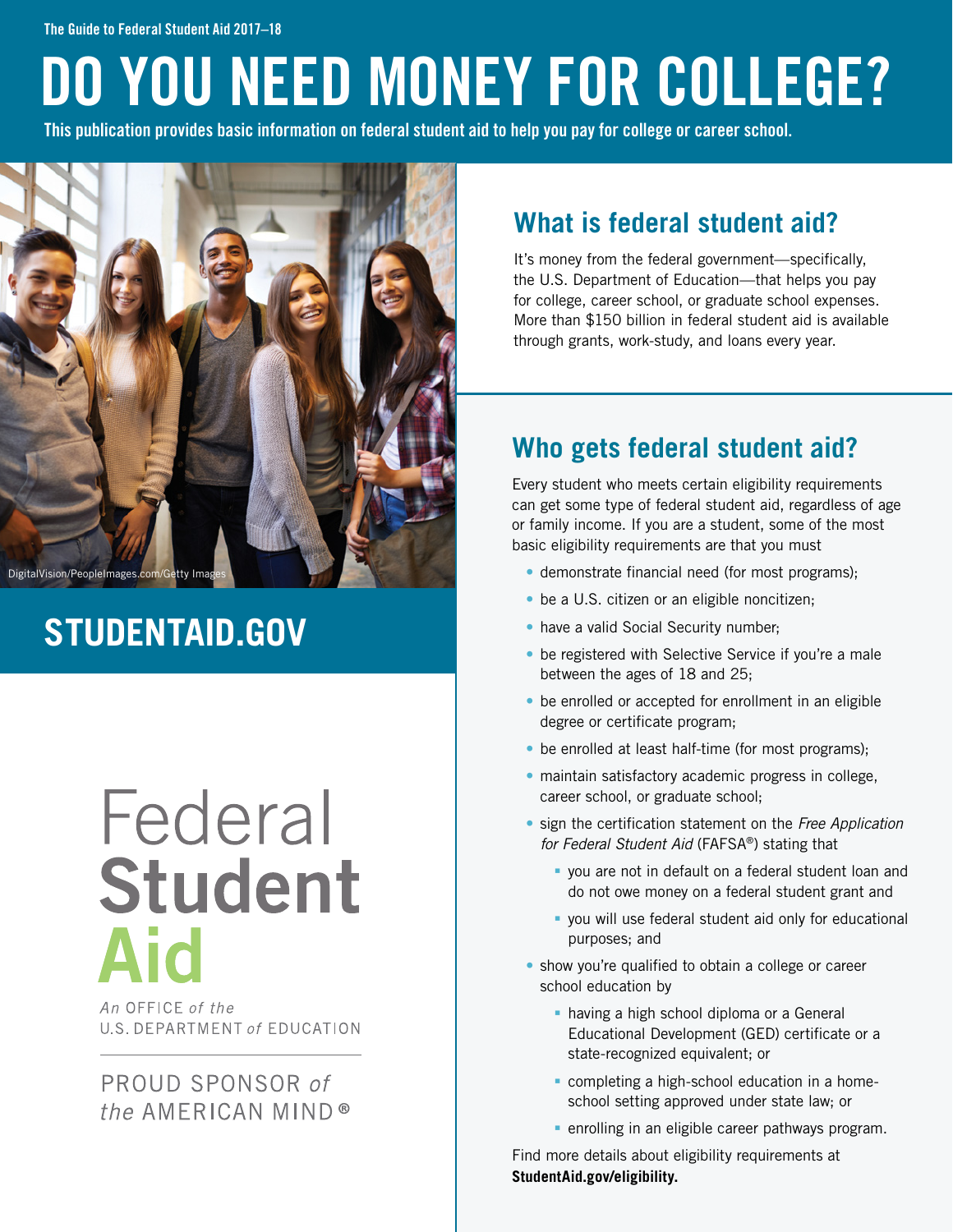### **How do I apply for federal student aid?**

- 1. Create an FSA ID. Students, parents, and borrowers should create an FSA ID, made up of a username and password, to submit their *Free Application for Federal Student Aid* (FAFSA®) online and to access U.S. Department of Education websites. Your FSA ID is used to confrm your identity and electronically sign your federal student aid documents. To create an FSA ID, visit **StudentAid.gov/fsaid**.
- 2. Complete the *Free Application for Federal Student Aid* (FAFSA®) at **fafsa.gov**.

Completing and submitting the FAFSA is free and quick, and it gives you access to the largest sources of fnancial aid to pay for college or career school—federal, state, and school sources. If you need a paper FAFSA, contact our ED Pubs Distribution Center at **www.edpubs.gov** or toll-free at 1-877-433-7827.

### **When do I complete the FAFSA?**

If you plan to attend college from July 1, 2017 through June 30, 2018, you'll be able to submit a 2017–18 FAFSA beginning on Oct. 1, 2016. You'll be required to report income and tax information from 2015.

**NOTE:** In the past, you couldn't submit the FAFSA until Jan. 1 of the year you planned to attend college. The change to Oct. 1 is a permanent change, and you'll be able to complete and submit your FAFSA as early as Oct. 1 every year.

### **Why should I apply as soon as possible?**

Your FAFSA helps you apply for federal, state, and school financial aid. Schools and states often use FAFSA information to award nonfederal aid, and their deadlines vary, so apply as soon as possible. Check with the schools you're interested in to find out about their deadlines. You can find state deadlines at **fafsa.gov.** 

### **Do I need to apply for fnancial aid every year?**

Yes, you must reapply for aid every year. Also, if you change schools, your aid doesn't automatically transfer with you. Check with your new school to find out what you need to do to continue receiving financial aid. If you're not ready to apply for federal student aid but would like to estimate your aid, visit **StudentAid.gov/fafsa/estimate** to use *FAFSA4caster*, an early eligibility estimator.

### **What information do I report on the FAFSA?**

The FAFSA asks for information about you (your name, Social Security number, date of birth, address, etc.) and about your fnancial situation. A series of questions will also determine whether you must provide information about your parents. The answer depends on whether you're considered a "dependent" or an "independent" student. Learn more about dependency status at **StudentAid.gov/dependency**. If you have done your taxes before flling out your FAFSA, be sure to consider the option the FAFSA offers you to use the IRS Data Retrieval Tool (IRS DRT). The IRS DRT takes you to the IRS website where you can preview your income and tax information before agreeing to have it transferred to your FAFSA. For more information, visit **StudentAid.gov/irsdrt**.

### **Where does my FAFSA information go once I submit it?**

Once you submit your FAFSA, your information is shared with the colleges or career schools you included on your FAFSA, and in some cases with your state's higher education agency.

- The financial aid office at the school to which you applied for admission uses your FAFSA information to determine how much federal student aid you may receive at that school.
- If the school has its own funds to use for financial aid, it might use your FAFSA information to determine your eligibility for that aid. (The school might also have other forms it wants you to fill out to apply for aid there, so check with the school's fnancial aid office to ask about that.)
- Your FAFSA information also goes to the higher education agencies in the states where your chosen schools are located. Many states have financial aid funds that they give out based on FAFSA information.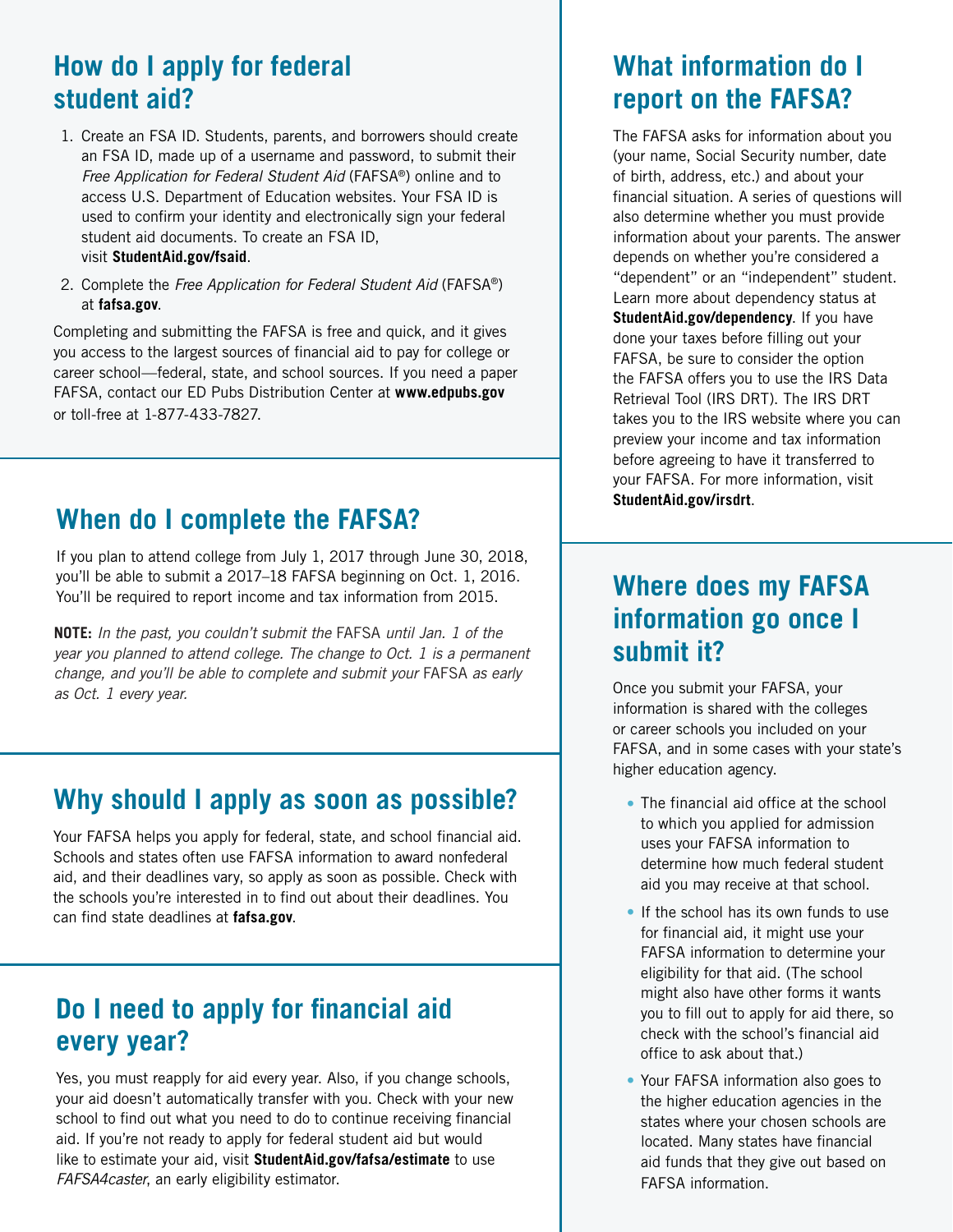# **TYPES OF FEDERAL STUDENT AID: GRANTS, WORK-STUDY, AND LOANS TYPES OF FEDERAL STUDENT AID: GRANTS, WORK-STUDY, AND LOANS**

There are three categories of federal student aid: grants, work-study, and loans. There are three categories of federal student aid: grants, work-study, and loans.

|                                                                                           | Grants: Money that does not have to be repaid. For more information on grants, visit StudentAid.gov/grants                                                                                                                                                                                                                                         |                                                                                                                                   |
|-------------------------------------------------------------------------------------------|----------------------------------------------------------------------------------------------------------------------------------------------------------------------------------------------------------------------------------------------------------------------------------------------------------------------------------------------------|-----------------------------------------------------------------------------------------------------------------------------------|
| Program and Type of Aid                                                                   | Eligibility and Program Information                                                                                                                                                                                                                                                                                                                | Annual Award Amounts (subject to change)                                                                                          |
| Grant: does not have to be repaid<br>Federal Pell Grant                                   | A student can receive a Federal Pell Grant for no more than 12 semesters or the equivalent (roughly six years).<br>teacher certification program may also receive a Federal Pell Grant.<br>For undergraduates with financial need who have not earned bachelor's or professional degrees; in some cases, a student enrolled in a postbaccalaureate | \$5,920.<br>Amounts can change annually.<br>For 2017-18 (July 1, 2017 to June 30, 2018), the award amount is up to                |
|                                                                                           |                                                                                                                                                                                                                                                                                                                                                    | visit StudentAid.gov/pell-grant.<br>For Federal Pell Grant details and updates                                                    |
| Opportunity Grant (FSEOG)<br>Federal Supplemental Educational                             | For undergraduates with exceptional financial need, Federal Pell Grant recipients take priority; funds depend on availability at school                                                                                                                                                                                                            | Up to \$4,000.                                                                                                                    |
| Grant: does not have to be repaid                                                         |                                                                                                                                                                                                                                                                                                                                                    | visit StudentAid.gov/fseog.<br>For FSEOG details and updates,                                                                     |
| and Higher Education (TEACH) Grant<br>Teacher Education Assistance for College            | For undergraduate, postbaccalaureate, and graduate students who are completing or plan to complete course work needed to begin a career in teaching. As<br>a condition for receiving this grant, student must sign a TEACH Grant                                                                                                                   | Up to \$4,000                                                                                                                     |
| student fails to carry out service obligation<br>Grant: does not have to be repaid unless | teaching service and meet other requirements.                                                                                                                                                                                                                                                                                                      | visit StudentAid.gov/teach.<br>For TEACH Grant details and updates,                                                               |
| Service Grant<br>Iraq and Afghanistan                                                     | For students who are not Pell-eligible due only to having less financial need than is required to receive Pell funds, and whose parent or guardian died as a<br>result of military service in Iraq or Afghanistan after the event                                                                                                                  | (see above) but cannot exceed your cost of attending school<br>The grant award can be up to the maximum Federal Pell Grant amount |
| Grant: does not have to be repaid                                                         | A student can receive an Iraq and Afghanistan Service Grant for no more than 12 semesters or the equivalent (roughly six years)                                                                                                                                                                                                                    | visit StudentAid.gov/Iraq-Afghanistan.<br>For Iraq and Afghanistan Service Grant details and updates,                             |
|                                                                                           | Work-Study: Money that's earned while attending school that does not have to be repaid. For more information on work-study, visit StudentAid.gov/workstudy.                                                                                                                                                                                        |                                                                                                                                   |
| Federal Work-Study                                                                        | For undergraduate and graduate students, jobs can be on campus or off campus. Money is earned while attending school.                                                                                                                                                                                                                              | No annual minimum or maximum amounts.                                                                                             |
|                                                                                           |                                                                                                                                                                                                                                                                                                                                                    | StudentAid.gov/workstudy.<br>For Federal Work-Study details and updates, visit                                                    |
|                                                                                           | Loans: Borrowed money for college or career school. You must repay your loans, with interest. For more information on<br>loans, visit StudentAid.gov/loans.                                                                                                                                                                                        |                                                                                                                                   |
| Direct Subsidized Loans                                                                   | other periods; student must be at least half-time. Interest rate is 3.76% for loans first disbursed on or after July 1, 2016, and before July 1, 2017, and fixed<br>For undergraduate students who have financial need; the U.S. Department of Education generally pays interest while student is in school and during certain                     | Up to \$5,500, depending on grade level and dependency status                                                                     |
| Loan: must be repaid with interest                                                        | Education may stop paying interest if a student who received Direct Subsidized Loans for the maximum period continues enrollment.<br>for the life of the loan. Borrowers may not receive this type of loan for more than 150 percent of the length of their program of study; the U.S. Department of                                               | visit StudentAid.gov/sub-unsub.<br>For Direct Subsidized Loan details and updates,                                                |
| Direct Unsubsidized Loans                                                                 | required. Interest rate is 3.76% (undergraduate) and 5.31% (graduate or professional) for loans first disbursed on or after July 1,<br>For undergraduate and graduate or professional students; borrower is responsible for all interest; student must be at least half-tii<br>me; financial need is not<br>2016, and before July 1,               | depending on grade level and dependency status.<br>Up to \$20,500 (less any subsidized amount received for the same period),      |
| Loan: must be repaid with interest                                                        | 2017, and fixed for the life of the loan.                                                                                                                                                                                                                                                                                                          | visit StudentAid.gov/sub-unsub.<br>For Direct Unsubsidized Loan details and updates,                                              |
| Direct PLUS Loans                                                                         | For parents of dependent undergraduate students and for graduate or professional students; borrower is responsible for all interest; student must be enrolled<br>at least half-time; financial need is not required. Interest rat                                                                                                                  | received.<br>Maximum amount is cost of attendance minus any other financial aid                                                   |
| Loan: must be repaid with interest                                                        | for the life of the loan.                                                                                                                                                                                                                                                                                                                          | visit StudentAid.gov/plus.<br>For Direct PLUS Loan details and updates,                                                           |

For more information on interest rates, visit StudentAid,gov/interest. For more information on types of federal student aid, visit StudentAid,gov/types For more information on interest rates, visit **StudentAid.gov/interest**. For more information on types of federal student aid, visit **StudentAid.gov/types**.

Loan: must be repaid with interest

Loan: must be repaid with interest

Federal Perkins Loans

Federal Perkins Loans

For undergraduate and graduate students with exceptional

student's ff f

school's

nancial aid of

fce.

<u>n</u>

nancial need. Interest rate is 5% and

nancial need and other eligibility criteria as determined by the school. If you have questions about Perkins Loan eligibility, please contact your

 $\rightarrow$ 

xed for the life of the loan. Eligibility depends on the

visit

**StudentAid.gov/perkins**

For Federal Perkins Loan details and updates,

up to \$8,000.

Undergraduate students: up to \$5,500; graduate and professional students:

Undergraduate students: up to \$5,500; graduate and professional students:<br>up to \$8,000.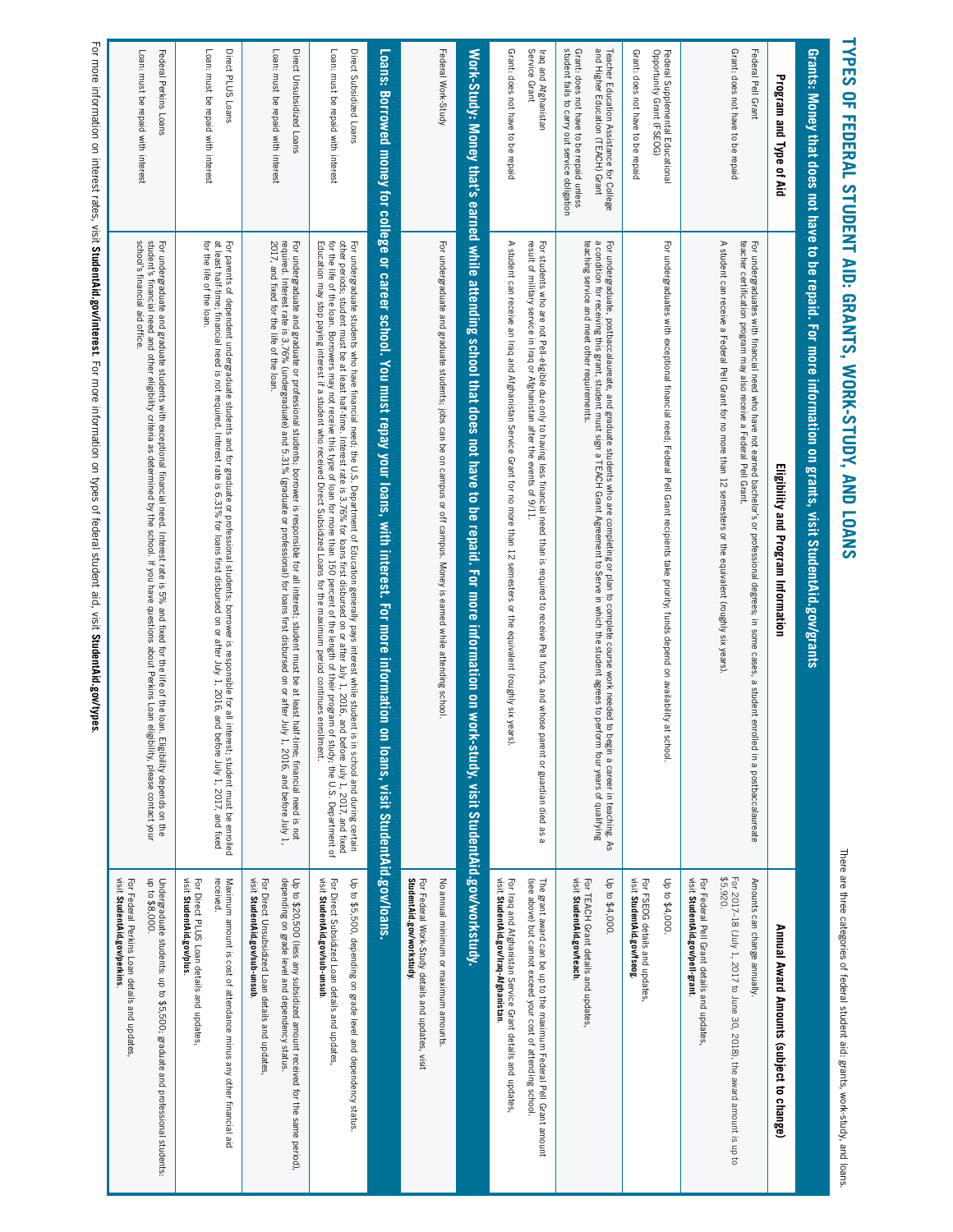### **I completed the FAFSA ... Now what?**

After you submit your FAFSA, you'll receive a *Student Aid Report* (SAR), which is a summary of the FAFSA data you submitted.

- You'll get your SAR within three days (if you complete your FAFSA online) to three weeks (if you mail in your paper FAFSA) after you submit your FAFSA.
- Be sure to look over your SAR to make sure you didn't make any mistakes on your FAFSA.
- The SAR won't tell you how much financial aid you'll get; it's a summary of the information being sent to the schools you listed on your FAFSA.
- You might see a note on your SAR saying you've been selected for verifcation; or your school might contact you to inform you that you've been selected. Verification is the process your school uses to confrm that the data reported on your FAFSA is accurate. Don't worry, your school will help you through that process.
- If you don't need to make any changes to the information listed on your SAR, just keep it for your records.
- $\bullet$  To find out how to correct mistakes, or update your tax return or other information in your FAFSA, visit **StudentAid.gov/fafsa/next-steps/accept-aid** or contact the school you are applying to for instructions.
- Next, expect to receive an award letter from the schools at which you were accepted for admission.

### **What's an award letter?**

If you applied for admission to a college or career school and have been accepted (although not all schools require students to be accepted before telling them of their eligibility for aid), and you listed that school on your FAFSA, the school will calculate your aid and send you an electronic or paper "award letter" telling you how much aid you're eligible to receive at that school.

The timing of the award letter varies from school to school and could be as early as springtime (awarding for the fall) or as late as immediately before you start school. It depends on when you apply and how the school prefers to schedule awarding of aid.



### **How much will I get?**

When a school's financial aid office sends you an award letter, the letter will list the types of aid and amounts (from all sources) the school will offer you.

How much aid you receive depends on a number of factors, including

- cost of attendance (for each school);
- Expected Family Contribution (EFC)—(EFC does not represent a dollar amount but rather it is a number used to calculate how much financial aid you're eligible to receive based on the information in your FAFSA);
- year in school; and
- enrollment status (that is, full-time, half-time, etc.).

You can compare aid offers from the schools to which you applied and see which school is the most affordable once fnancial aid is taken into account. Keep in mind that the financial aid office at the school will determine how much financial aid you're eligible to receive. Contact the school's financial aid office if you have any questions about your award letter or the aid being offered to you.

For more information on how aid is calculated, visit **StudentAid.gov/how-calculated**.

### **Should I accept all the aid I'm offered?**

You don't have to. When your school's financial aid office sends you an award letter, they'll ask you to indicate the fnancial aid you want to accept. Look carefully at your options and make sure you accept only what you need. A good approach is to

- first, accept free money (scholarships and grants), i.e., funds you don't have to pay back;
- then, accept earned money (work-study), i.e., funds you earn through a job; and
- finally, accept borrowed money (student loans), i.e., money you have to pay back with interest.

Look carefully at your options, especially when it comes to loans that you'll have to pay back. For more details on accepting aid, visit **StudentAid.gov/fafsa/next-steps /accept-aid**.